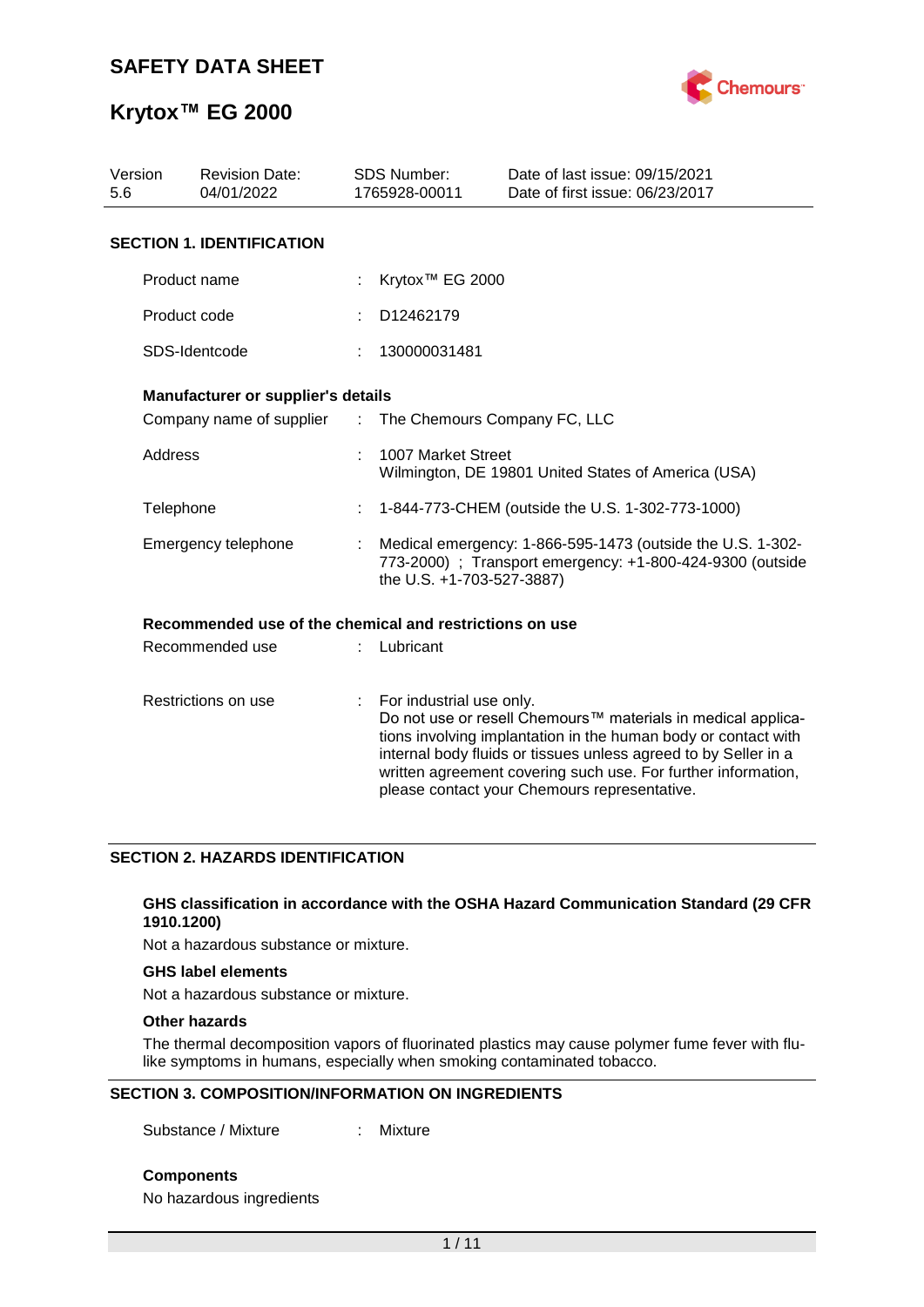

| Version<br>5.6                                                    | <b>Revision Date:</b><br>04/01/2022  | <b>SDS Number:</b><br>1765928-00011                                                                                                                         | Date of last issue: 09/15/2021<br>Date of first issue: 06/23/2017                                                                                                                                      |
|-------------------------------------------------------------------|--------------------------------------|-------------------------------------------------------------------------------------------------------------------------------------------------------------|--------------------------------------------------------------------------------------------------------------------------------------------------------------------------------------------------------|
|                                                                   | <b>SECTION 4. FIRST AID MEASURES</b> |                                                                                                                                                             |                                                                                                                                                                                                        |
|                                                                   | If inhaled                           | If inhaled, remove to fresh air.                                                                                                                            | Get medical attention if symptoms occur.                                                                                                                                                               |
|                                                                   | In case of skin contact              |                                                                                                                                                             | Wash with water and soap as a precaution.<br>Get medical attention if symptoms occur.                                                                                                                  |
| In case of eye contact                                            |                                      |                                                                                                                                                             | Flush eyes with water as a precaution.<br>Get medical attention if irritation develops and persists.                                                                                                   |
|                                                                   | If swallowed                         |                                                                                                                                                             | If swallowed, DO NOT induce vomiting.<br>Get medical attention if symptoms occur.<br>Rinse mouth thoroughly with water.                                                                                |
| Most important symptoms<br>and effects, both acute and<br>delayed |                                      | Irritation<br>Lung edema<br><b>Blurred vision</b><br><b>Discomfort</b><br>Lachrymation<br>Irritation<br><b>Redness</b><br>Irritation<br>Shortness of breath | Inhalation may provoke the following symptoms:<br>Eye contact may provoke the following symptoms<br>Skin contact may provoke the following symptoms:<br>Inhalation may provoke the following symptoms: |
|                                                                   | Protection of first-aiders           |                                                                                                                                                             | No special precautions are necessary for first aid responders.                                                                                                                                         |
|                                                                   | Notes to physician                   |                                                                                                                                                             | Treat symptomatically and supportively.                                                                                                                                                                |

### **SECTION 5. FIRE-FIGHTING MEASURES**

| Suitable extinguishing media :           |    | Not applicable<br>Will not burn                                                                                                |
|------------------------------------------|----|--------------------------------------------------------------------------------------------------------------------------------|
| Unsuitable extinguishing<br>media        |    | Not applicable<br>Will not burn                                                                                                |
| Specific hazards during fire<br>fighting | ÷. | Exposure to combustion products may be a hazard to health.                                                                     |
| Hazardous combustion prod-<br>ucts       |    | Hydrogen fluoride<br>carbonyl fluoride<br>potentially toxic fluorinated compounds<br>aerosolized particulates<br>Carbon oxides |
| Specific extinguishing meth-<br>ods      |    | : Use extinguishing measures that are appropriate to local cir-<br>cumstances and the surrounding environment.                 |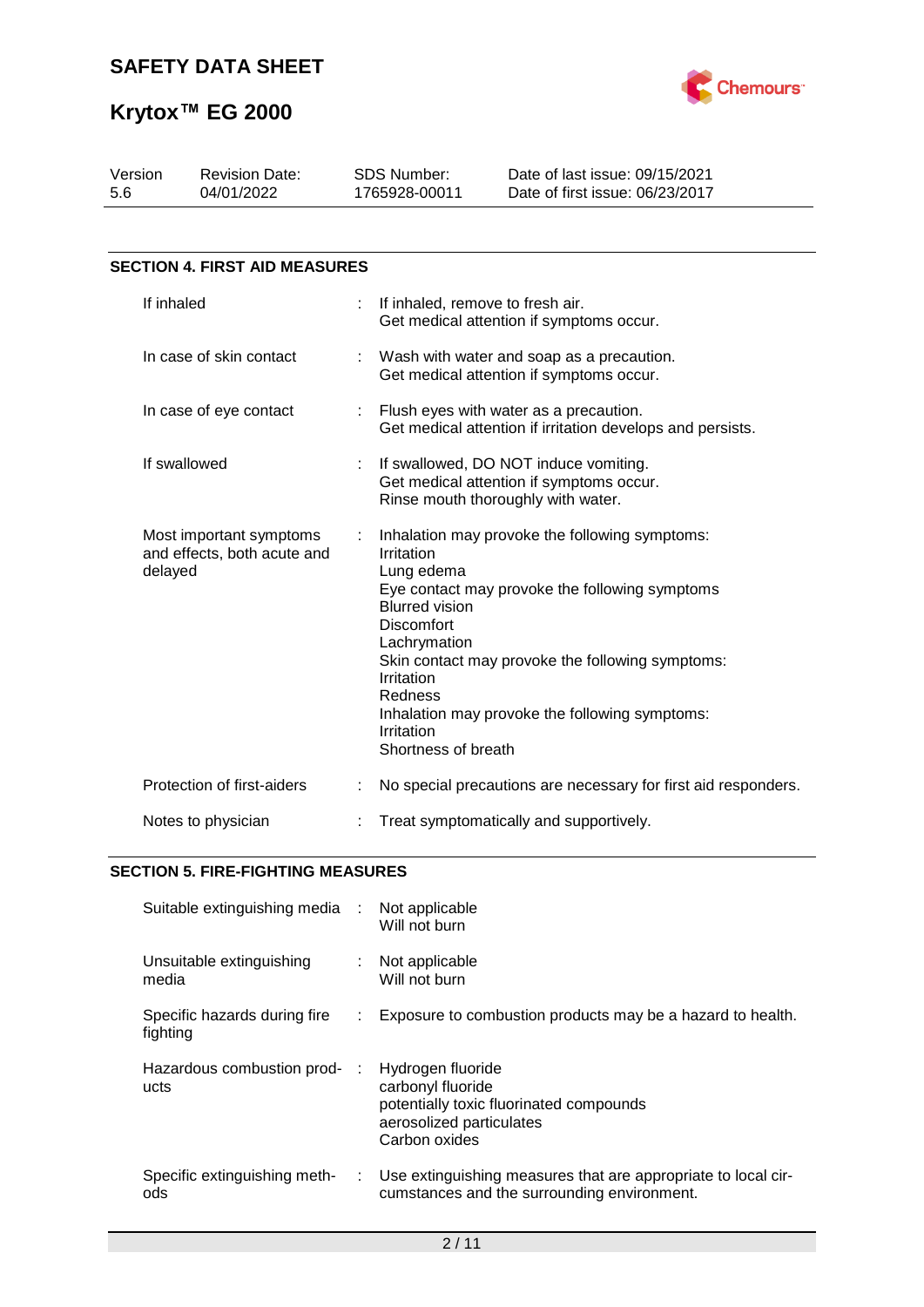

| Version<br>5.6 | <b>Revision Date:</b><br>04/01/2022                                             | <b>SDS Number:</b><br>1765928-00011                                                                             | Date of last issue: 09/15/2021<br>Date of first issue: 06/23/2017                                                                                                                                                                                                                                                                                                                                                                                                                                                                                                                                                        |  |  |
|----------------|---------------------------------------------------------------------------------|-----------------------------------------------------------------------------------------------------------------|--------------------------------------------------------------------------------------------------------------------------------------------------------------------------------------------------------------------------------------------------------------------------------------------------------------------------------------------------------------------------------------------------------------------------------------------------------------------------------------------------------------------------------------------------------------------------------------------------------------------------|--|--|
|                |                                                                                 | SO.<br>Evacuate area.                                                                                           | Use water spray to cool unopened containers.<br>Remove undamaged containers from fire area if it is safe to do                                                                                                                                                                                                                                                                                                                                                                                                                                                                                                           |  |  |
|                | Special protective equipment :<br>for fire-fighters                             | Wear self-contained breathing apparatus for firefighting if<br>necessary.<br>Use personal protective equipment. |                                                                                                                                                                                                                                                                                                                                                                                                                                                                                                                                                                                                                          |  |  |
|                | <b>SECTION 6. ACCIDENTAL RELEASE MEASURES</b>                                   |                                                                                                                 |                                                                                                                                                                                                                                                                                                                                                                                                                                                                                                                                                                                                                          |  |  |
|                | Personal precautions, protec- :<br>tive equipment and emer-<br>gency procedures |                                                                                                                 | Follow safe handling advice (see section 7) and personal pro-<br>tective equipment recommendations (see section 8).                                                                                                                                                                                                                                                                                                                                                                                                                                                                                                      |  |  |
|                | Environmental precautions                                                       | Avoid release to the environment.<br>cannot be contained.                                                       | Prevent further leakage or spillage if safe to do so.<br>Retain and dispose of contaminated wash water.<br>Local authorities should be advised if significant spillages                                                                                                                                                                                                                                                                                                                                                                                                                                                  |  |  |
|                | Methods and materials for<br>containment and cleaning up                        | bent.<br>which regulations are applicable.                                                                      | Soak up with inert absorbent material.<br>For large spills, provide diking or other appropriate contain-<br>ment to keep material from spreading. If diked material can be<br>pumped, store recovered material in appropriate container.<br>Clean up remaining materials from spill with suitable absor-<br>Local or national regulations may apply to releases and dispo-<br>sal of this material, as well as those materials and items em-<br>ployed in the cleanup of releases. You will need to determine<br>Sections 13 and 15 of this SDS provide information regarding<br>certain local or national requirements. |  |  |
|                |                                                                                 |                                                                                                                 |                                                                                                                                                                                                                                                                                                                                                                                                                                                                                                                                                                                                                          |  |  |

### **SECTION 7. HANDLING AND STORAGE**

| <b>Technical measures</b>   | : See Engineering measures under EXPOSURE<br>CONTROLS/PERSONAL PROTECTION section.                                                                                                                                         |
|-----------------------------|----------------------------------------------------------------------------------------------------------------------------------------------------------------------------------------------------------------------------|
| Local/Total ventilation     | : Use only with adequate ventilation.                                                                                                                                                                                      |
| Advice on safe handling     | Do not breathe decomposition products.                                                                                                                                                                                     |
|                             | Handle in accordance with good industrial hygiene and safety<br>practice, based on the results of the workplace exposure as-<br>sessment<br>Take care to prevent spills, waste and minimize release to the<br>environment. |
| Conditions for safe storage | : Keep in properly labeled containers.<br>Store in accordance with the particular national regulations.                                                                                                                    |
| Materials to avoid          | No special restrictions on storage with other products.                                                                                                                                                                    |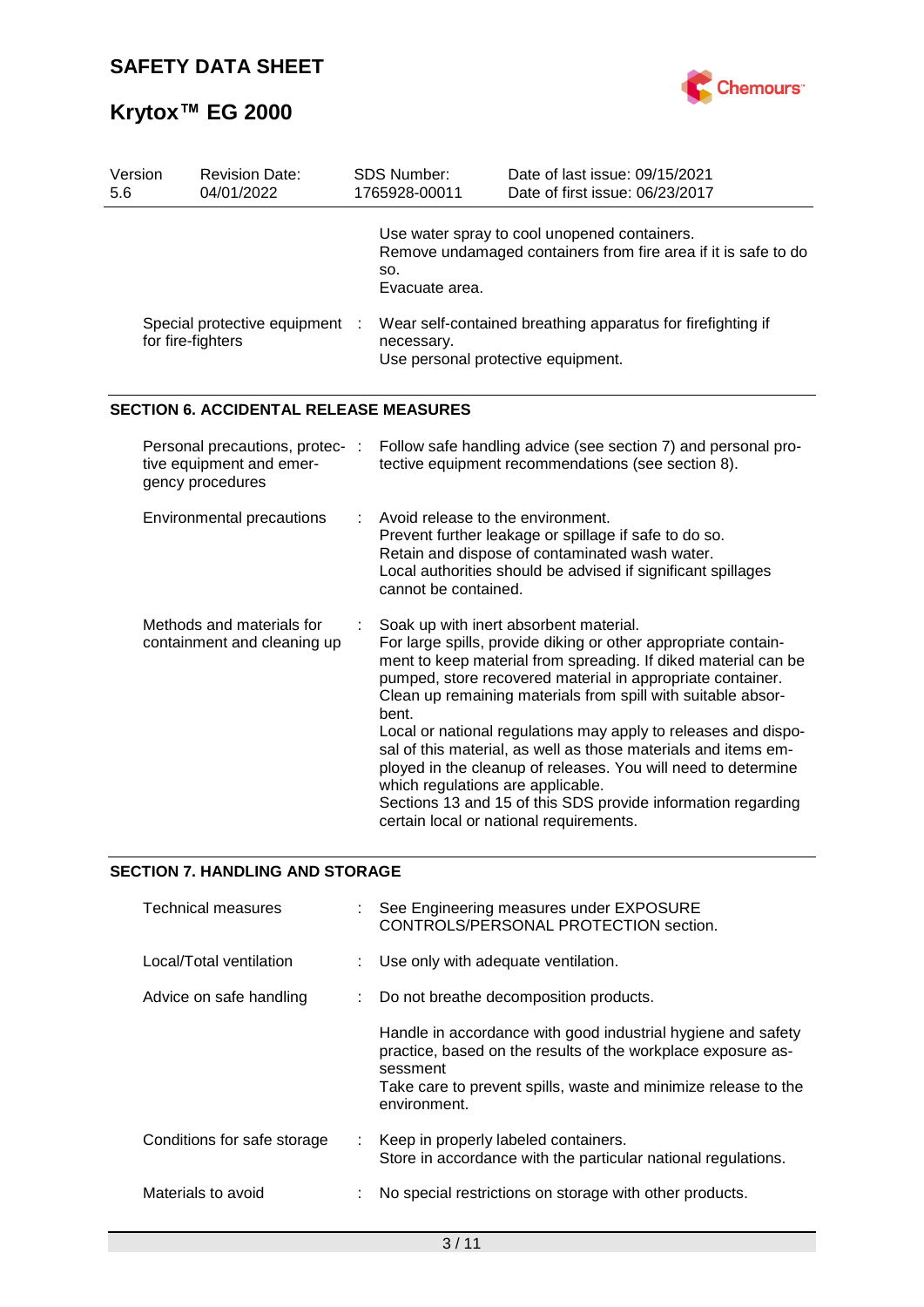

# **Krytox™ EG 2000**

| Version | <b>Revision Date:</b> | SDS Number:   | Date of last issue: 09/15/2021  |
|---------|-----------------------|---------------|---------------------------------|
| 5.6     | 04/01/2022            | 1765928-00011 | Date of first issue: 06/23/2017 |
|         |                       |               |                                 |

Further information on stor- : No decomposition if stored and applied as directed. age stability

### **SECTION 8. EXPOSURE CONTROLS/PERSONAL PROTECTION**

#### **Ingredients with workplace control parameters**

Contains no substances with occupational exposure limit values.

#### **Occupational exposure limits of decomposition products**

| Components          | CAS-No.   | Value type<br>(Form of<br>exposure) | Control parame-<br>ters / Permissible<br>concentration | <b>Basis</b>        |
|---------------------|-----------|-------------------------------------|--------------------------------------------------------|---------------------|
| Hydrofluoric acid   | 7664-39-3 | <b>TWA</b>                          | $0.5$ ppm<br>(Fluorine)                                | <b>ACGIH</b>        |
|                     |           | $\overline{\text{c}}$               | 2 ppm<br>(Fluorine)                                    | <b>ACGIH</b>        |
|                     |           | $\overline{\text{c}}$               | 6 ppm<br>$5$ mg/m <sup>3</sup>                         | <b>NIOSH REL</b>    |
|                     |           | <b>TWA</b>                          | 3 ppm<br>$2.5$ mg/m <sup>3</sup>                       | <b>NIOSH REL</b>    |
|                     |           | <b>TWA</b>                          | 3 ppm                                                  | OSHA Z-2            |
| Carbonyl difluoride | 353-50-4  | <b>TWA</b>                          | 2 ppm                                                  | <b>ACGIH</b>        |
|                     |           | <b>STEL</b>                         | 5 ppm                                                  | <b>ACGIH</b>        |
|                     |           | <b>TWA</b>                          | 2 ppm<br>$5$ mg/m <sup>3</sup>                         | <b>NIOSH REL</b>    |
|                     |           | <b>ST</b>                           | 5 ppm<br>$15$ mg/m <sup>3</sup>                        | <b>NIOSH REL</b>    |
| Carbon dioxide      | 124-38-9  | <b>TWA</b>                          | 5,000 ppm                                              | <b>ACGIH</b>        |
|                     |           | <b>STEL</b>                         | 30,000 ppm                                             | <b>ACGIH</b>        |
|                     |           | <b>TWA</b>                          | 5,000 ppm<br>9,000 mg/m <sup>3</sup>                   | <b>NIOSH REL</b>    |
|                     |           | $\overline{\text{ST}}$              | 30,000 ppm<br>54,000 mg/m <sup>3</sup>                 | <b>NIOSH REL</b>    |
|                     |           | <b>TWA</b>                          | 5,000 ppm<br>$9,000$ mg/m <sup>3</sup>                 | OSHA <sub>Z-1</sub> |
| Carbon monoxide     | 630-08-0  | <b>TWA</b>                          | 25 ppm                                                 | <b>ACGIH</b>        |
|                     |           | <b>TWA</b>                          | 35 ppm<br>40 mg/m <sup>3</sup>                         | <b>NIOSH REL</b>    |
|                     |           | $\mathsf{C}$                        | 200 ppm<br>229 mg/m <sup>3</sup>                       | <b>NIOSH REL</b>    |
|                     |           | <b>TWA</b>                          | 50 ppm<br>55 mg/m <sup>3</sup>                         | OSHA <sub>Z-1</sub> |

**Engineering measures** : Processing may form hazardous compounds (see section 10).

Ensure adequate ventilation, especially in confined areas. Minimize workplace exposure concentrations.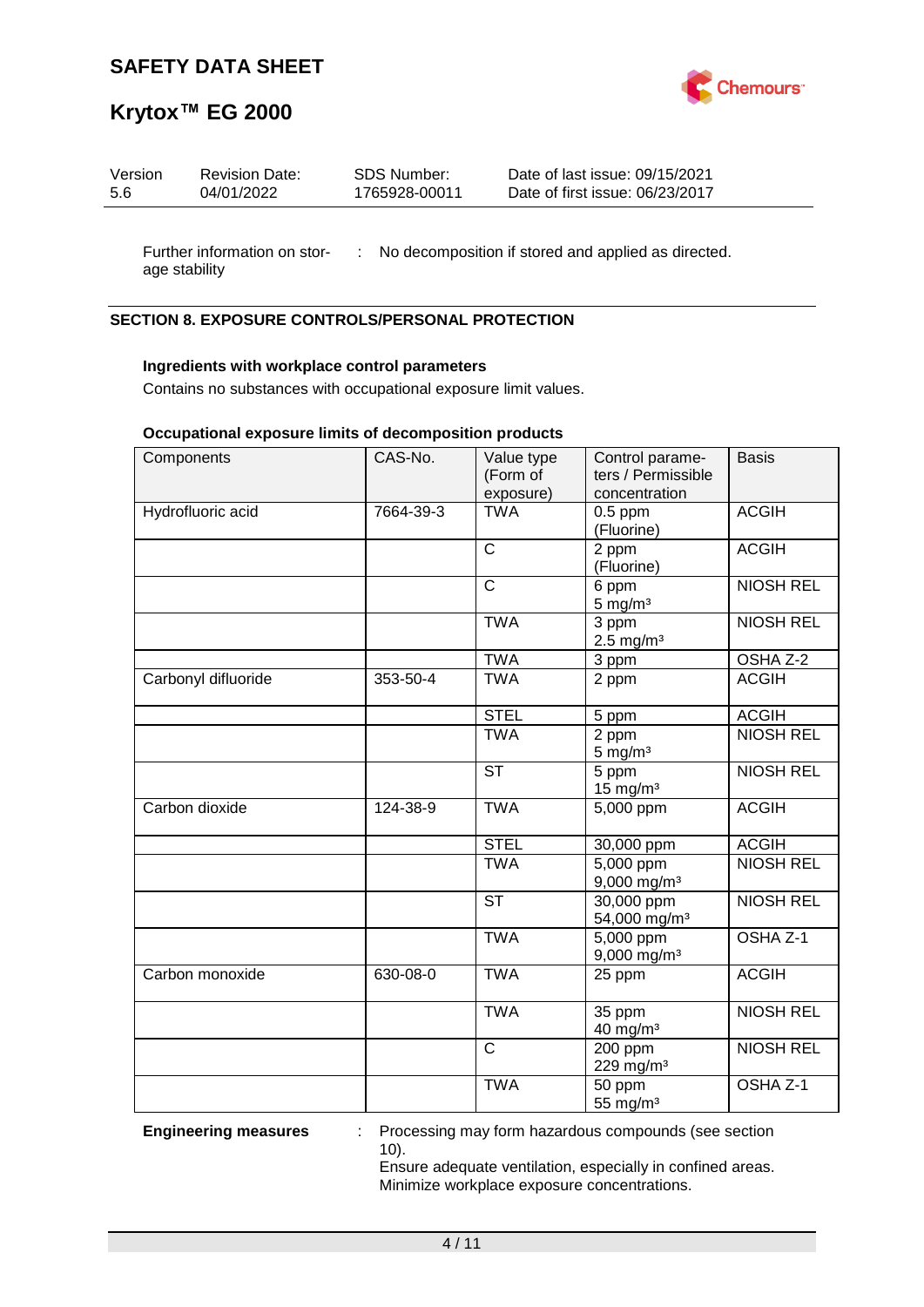

| Version<br>5.6 | <b>Revision Date:</b><br>04/01/2022 | <b>SDS Number:</b><br>1765928-00011 | Date of last issue: 09/15/2021<br>Date of first issue: 06/23/2017                                                                                                                                                                                                                                                                                                                                                                                                                                                                                                                                                                                                                         |
|----------------|-------------------------------------|-------------------------------------|-------------------------------------------------------------------------------------------------------------------------------------------------------------------------------------------------------------------------------------------------------------------------------------------------------------------------------------------------------------------------------------------------------------------------------------------------------------------------------------------------------------------------------------------------------------------------------------------------------------------------------------------------------------------------------------------|
|                | Personal protective equipment       |                                     |                                                                                                                                                                                                                                                                                                                                                                                                                                                                                                                                                                                                                                                                                           |
|                | Respiratory protection              | protection.                         | General and local exhaust ventilation is recommended to<br>maintain vapor exposures below recommended limits. Where<br>concentrations are above recommended limits or are<br>unknown, appropriate respiratory protection should be worn.<br>Follow OSHA respirator regulations (29 CFR 1910.134) and<br>use NIOSH/MSHA approved respirators. Protection provided<br>by air purifying respirators against exposure to any hazar-<br>dous chemical is limited. Use a positive pressure air supplied<br>respirator if there is any potential for uncontrolled release,<br>exposure levels are unknown, or any other circumstance<br>where air purifying respirators may not provide adequate |
|                | Hand protection                     |                                     |                                                                                                                                                                                                                                                                                                                                                                                                                                                                                                                                                                                                                                                                                           |
|                | Remarks                             |                                     | Wash hands before breaks and at the end of workday.                                                                                                                                                                                                                                                                                                                                                                                                                                                                                                                                                                                                                                       |
|                | Eye protection                      | Safety glasses                      | Wear the following personal protective equipment:                                                                                                                                                                                                                                                                                                                                                                                                                                                                                                                                                                                                                                         |
|                | Skin and body protection            |                                     | Skin should be washed after contact.                                                                                                                                                                                                                                                                                                                                                                                                                                                                                                                                                                                                                                                      |
|                | Hygiene measures                    | king place.                         | If exposure to chemical is likely during typical use, provide<br>eye flushing systems and safety showers close to the wor-<br>When using do not eat, drink or smoke.<br>Wash contaminated clothing before re-use.                                                                                                                                                                                                                                                                                                                                                                                                                                                                         |

### **SECTION 9. PHYSICAL AND CHEMICAL PROPERTIES**

| Appearance                                                     |     | Grease                                              |
|----------------------------------------------------------------|-----|-----------------------------------------------------|
| Color                                                          | ÷   | white                                               |
| Odor                                                           | ÷.  | odorless                                            |
| <b>Odor Threshold</b>                                          | ÷   | No data available                                   |
| рH                                                             | : 7 |                                                     |
| Melting point/freezing point : 608 °F / 320 °C                 |     |                                                     |
| Initial boiling point and boiling : No data available<br>range |     |                                                     |
| Flash point                                                    | ÷   | Method: Pensky-Martens closed cup<br>Not applicable |
| Evaporation rate                                               | ÷   | Not applicable                                      |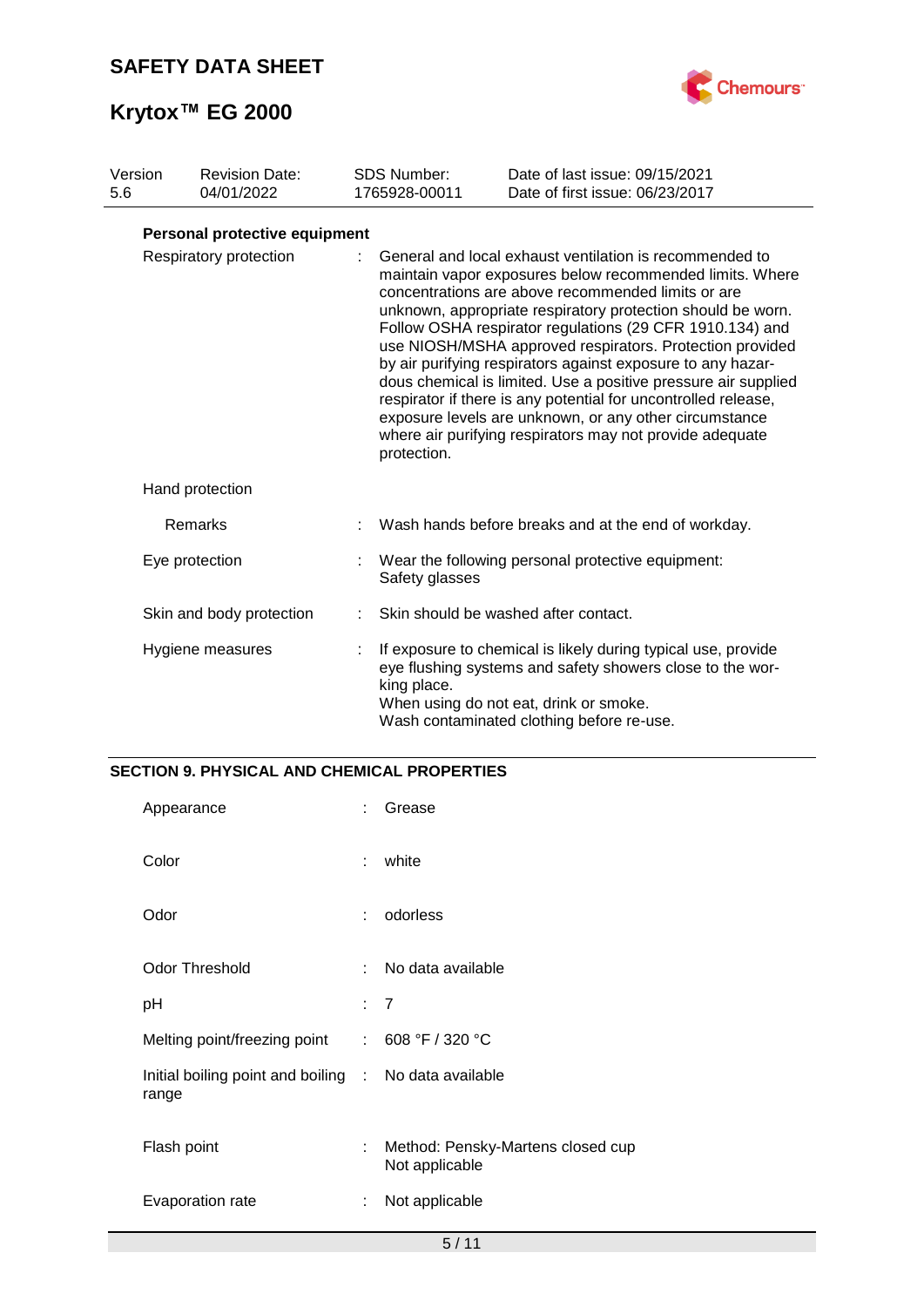

# **Krytox™ EG 2000**

| Version<br>5.6 |                 | <b>Revision Date:</b><br>04/01/2022                 |                | <b>SDS Number:</b><br>1765928-00011 | Date of last issue: 09/15/2021<br>Date of first issue: 06/23/2017 |
|----------------|-----------------|-----------------------------------------------------|----------------|-------------------------------------|-------------------------------------------------------------------|
|                |                 |                                                     |                |                                     |                                                                   |
|                |                 | Flammability (solid, gas)                           | ÷.             | Will not burn                       |                                                                   |
|                |                 | Upper explosion limit / Upper<br>flammability limit | $\mathbb{R}^n$ | No data available                   |                                                                   |
|                |                 | Lower explosion limit / Lower<br>flammability limit | $\mathcal{L}$  | No data available                   |                                                                   |
|                |                 | Vapor pressure                                      |                | Not applicable                      |                                                                   |
|                |                 | Relative vapor density                              |                | Not applicable                      |                                                                   |
|                |                 | Relative density                                    |                | $1.89 - 1.93$                       |                                                                   |
|                | Solubility(ies) | Water solubility                                    |                | insoluble                           |                                                                   |
|                | octanol/water   | Partition coefficient: n-                           |                | Not applicable                      |                                                                   |
|                |                 | Autoignition temperature                            | ÷              | No data available                   |                                                                   |
|                |                 | Decomposition temperature                           | ÷              | 572 °F / 300 °C                     |                                                                   |
|                | Viscosity       | Viscosity, kinematic                                |                | Not applicable                      |                                                                   |
|                |                 | <b>Explosive properties</b>                         |                | Not explosive                       |                                                                   |
|                |                 | Oxidizing properties                                |                |                                     | The substance or mixture is not classified as oxidizing.          |
|                | Particle size   |                                                     |                | No data available                   |                                                                   |

## **SECTION 10. STABILITY AND REACTIVITY**

| Reactivity                              | t i | Not classified as a reactivity hazard.                                       |
|-----------------------------------------|-----|------------------------------------------------------------------------------|
| Chemical stability                      | ÷.  | Stable under normal conditions.                                              |
| Possibility of hazardous reac-<br>tions | ÷.  | Hazardous decomposition products will be formed at elevated<br>temperatures. |
| Conditions to avoid                     | ÷.  | None known.                                                                  |
| Incompatible materials                  | ÷.  | None.                                                                        |
|                                         |     |                                                                              |

### **Hazardous decomposition products**

| Thermal decomposition | : Hydrofluoric acid<br>Carbonyl difluoride |
|-----------------------|--------------------------------------------|
|                       | Carbon dioxide                             |
|                       | Carbon monoxide                            |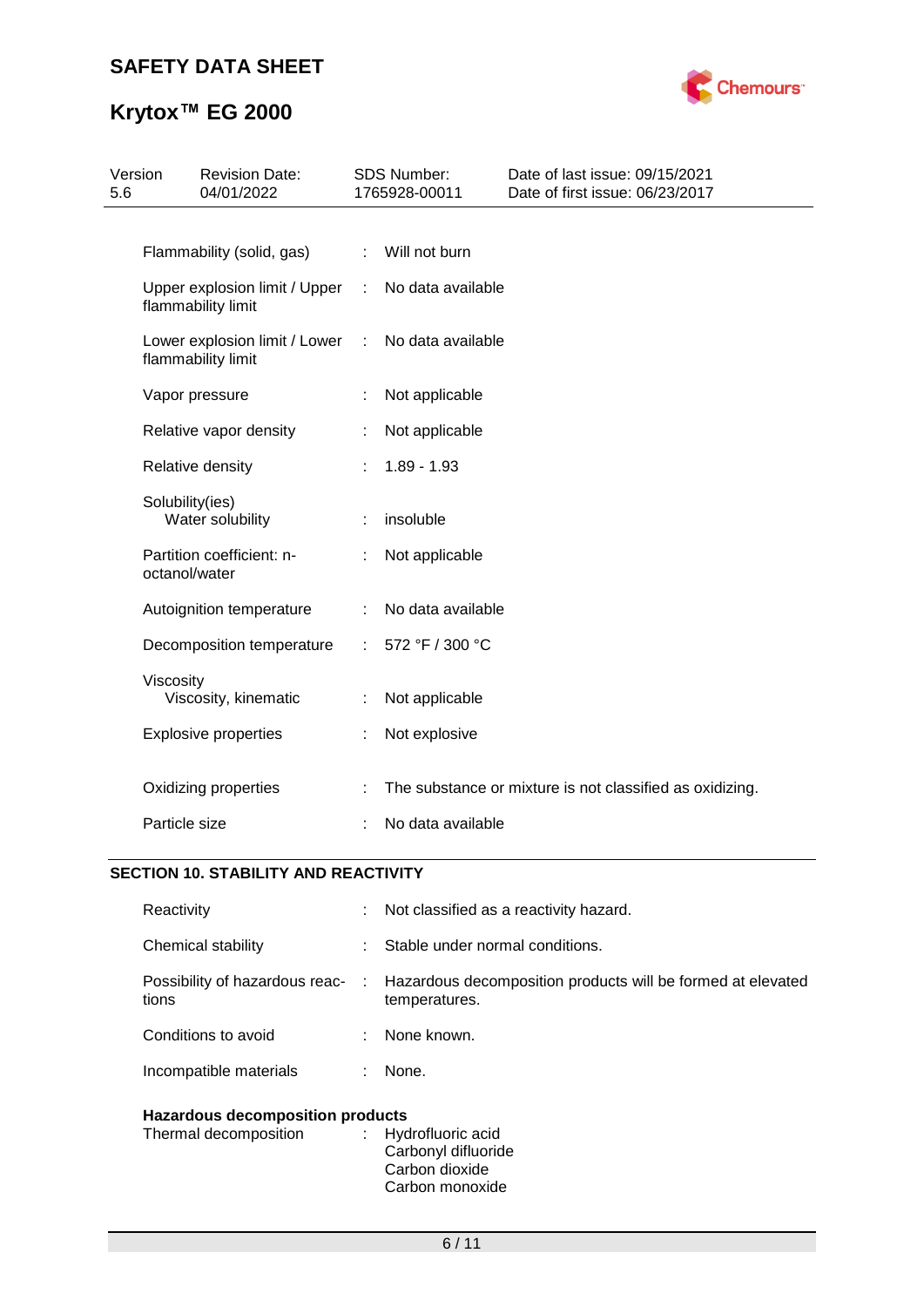

## **Krytox™ EG 2000**

| Version | <b>Revision Date:</b> | SDS Number:   | Date of last issue: 09/15/2021  |
|---------|-----------------------|---------------|---------------------------------|
| 5.6     | 04/01/2022            | 1765928-00011 | Date of first issue: 06/23/2017 |

#### **SECTION 11. TOXICOLOGICAL INFORMATION**

#### **Information on likely routes of exposure**

Skin contact Ingestion Eye contact

#### **Acute toxicity**

Not classified based on available information.

#### **Skin corrosion/irritation**

Not classified based on available information.

#### **Serious eye damage/eye irritation**

Not classified based on available information.

#### **Respiratory or skin sensitization**

#### **Skin sensitization**

Not classified based on available information.

#### **Respiratory sensitization**

Not classified based on available information.

# **Germ cell mutagenicity**

Not classified based on available information.

#### **Carcinogenicity**

Not classified based on available information.<br> **IARC** No ingredient of this product to

- No ingredient of this product present at levels greater than or equal to 0.1% is identified as probable, possible or confirmed human carcinogen by IARC.
- **OSHA** No component of this product present at levels greater than or equal to 0.1% is on OSHA's list of regulated carcinogens.
- **NTP** No ingredient of this product present at levels greater than or equal to 0.1% is identified as a known or anticipated carcinogen by NTP.

#### **Reproductive toxicity**

Not classified based on available information.

#### **STOT-single exposure**

Not classified based on available information.

#### **STOT-repeated exposure**

Not classified based on available information.

#### **Aspiration toxicity**

Not classified based on available information.

#### **SECTION 12. ECOLOGICAL INFORMATION**

**Ecotoxicity** No data available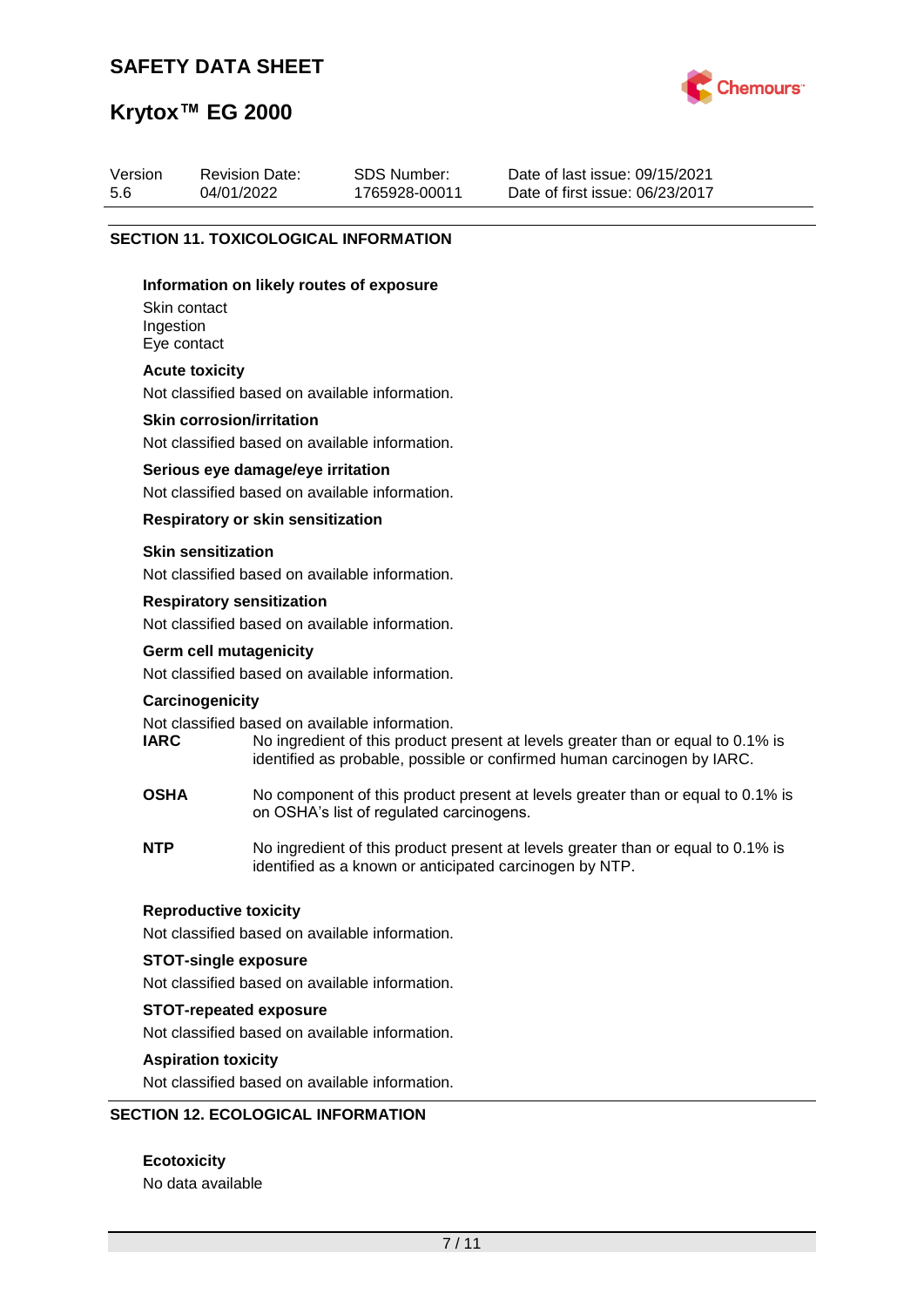

| Version<br>5.6 | <b>Revision Date:</b><br>04/01/2022                                                                                         |  | <b>SDS Number:</b><br>1765928-00011 | Date of last issue: 09/15/2021<br>Date of first issue: 06/23/2017        |
|----------------|-----------------------------------------------------------------------------------------------------------------------------|--|-------------------------------------|--------------------------------------------------------------------------|
|                | <b>Persistence and degradability</b>                                                                                        |  |                                     |                                                                          |
|                | No data available                                                                                                           |  |                                     |                                                                          |
|                | <b>Bioaccumulative potential</b>                                                                                            |  |                                     |                                                                          |
|                | No data available                                                                                                           |  |                                     |                                                                          |
|                | <b>Mobility in soil</b>                                                                                                     |  |                                     |                                                                          |
|                | No data available                                                                                                           |  |                                     |                                                                          |
|                | Other adverse effects                                                                                                       |  |                                     |                                                                          |
|                | No data available                                                                                                           |  |                                     |                                                                          |
|                | <b>SECTION 13. DISPOSAL CONSIDERATIONS</b>                                                                                  |  |                                     |                                                                          |
|                |                                                                                                                             |  |                                     |                                                                          |
|                | <b>Disposal methods</b>                                                                                                     |  |                                     |                                                                          |
|                | Waste from residues<br>Dispose of in accordance with local regulations.                                                     |  |                                     |                                                                          |
|                | Contaminated packaging<br>Empty containers should be taken to an approved waste<br>handling site for recycling or disposal. |  |                                     |                                                                          |
|                |                                                                                                                             |  |                                     | If not otherwise specified: Dispose of as unused product.                |
|                | <b>SECTION 14. TRANSPORT INFORMATION</b>                                                                                    |  |                                     |                                                                          |
|                |                                                                                                                             |  |                                     |                                                                          |
|                | <b>International Regulations</b>                                                                                            |  |                                     |                                                                          |
| <b>UNRTDG</b>  | Not regulated as a dangerous good                                                                                           |  |                                     |                                                                          |
|                | <b>IATA-DGR</b><br>Not regulated as a dangerous good                                                                        |  |                                     |                                                                          |
|                | <b>IMDG-Code</b><br>Not regulated as a dangerous good                                                                       |  |                                     |                                                                          |
|                | Not applicable for product as supplied.                                                                                     |  |                                     | Transport in bulk according to Annex II of MARPOL 73/78 and the IBC Code |

#### **Domestic regulation**

**49 CFR**

Not regulated as a dangerous good

### **Special precautions for user**

Not applicable

#### **SECTION 15. REGULATORY INFORMATION**

#### **CERCLA Reportable Quantity**

This material does not contain any components with a CERCLA RQ.

#### **SARA 304 Extremely Hazardous Substances Reportable Quantity**

This material does not contain any components with a section 304 EHS RQ.

**SARA 302 Extremely Hazardous Substances Threshold Planning Quantity** This material does not contain any components with a section 302 EHS TPQ.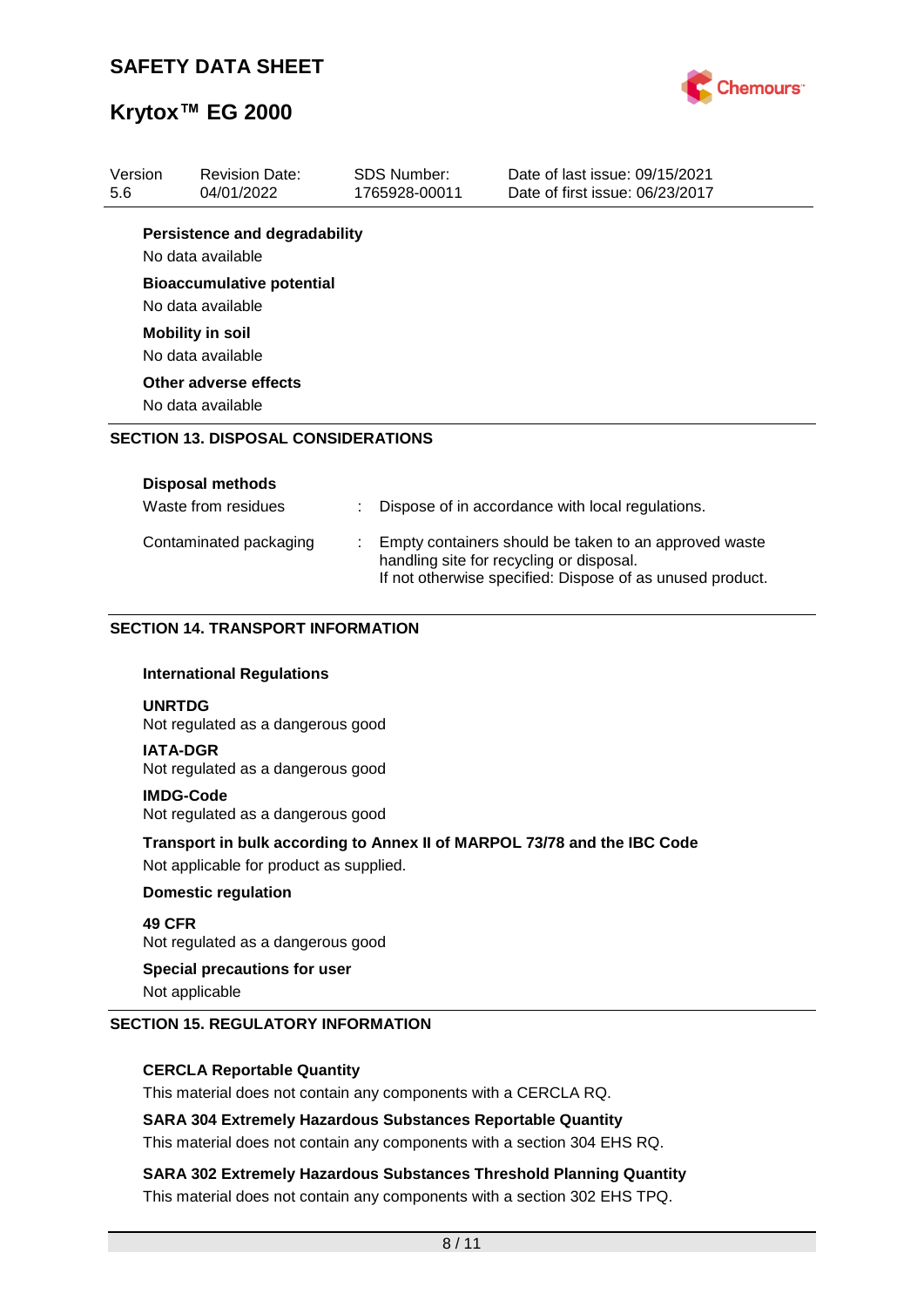

| Version<br>5.6 |                                                                                                                                                                                                                                                                                            | <b>Revision Date:</b><br>04/01/2022 |  | <b>SDS Number:</b><br>1765928-00011 | Date of last issue: 09/15/2021<br>Date of first issue: 06/23/2017                                                                                                                         |
|----------------|--------------------------------------------------------------------------------------------------------------------------------------------------------------------------------------------------------------------------------------------------------------------------------------------|-------------------------------------|--|-------------------------------------|-------------------------------------------------------------------------------------------------------------------------------------------------------------------------------------------|
|                |                                                                                                                                                                                                                                                                                            | SARA 311/312 Hazards                |  | No SARA Hazards                     |                                                                                                                                                                                           |
|                | <b>SARA 313</b>                                                                                                                                                                                                                                                                            |                                     |  |                                     | : This material does not contain any chemical components with<br>known CAS numbers that exceed the threshold (De Minimis)<br>reporting levels established by SARA Title III, Section 313. |
|                |                                                                                                                                                                                                                                                                                            | <b>US State Regulations</b>         |  |                                     |                                                                                                                                                                                           |
|                |                                                                                                                                                                                                                                                                                            | Pennsylvania Right To Know          |  |                                     |                                                                                                                                                                                           |
|                |                                                                                                                                                                                                                                                                                            | <b>PFPE</b> fluid                   |  |                                     | Trade secret                                                                                                                                                                              |
|                |                                                                                                                                                                                                                                                                                            | Fluoropolymer                       |  |                                     | Trade secret                                                                                                                                                                              |
|                |                                                                                                                                                                                                                                                                                            | <b>California Prop. 65</b>          |  |                                     |                                                                                                                                                                                           |
|                | WARNING: This product can expose you to chemicals including Pentadecafluorooctanoic acid,<br>which is/are known to the State of California to cause birth defects or other reproductive harm.<br>For more information go to www.P65Warnings.ca.gov. Note to User: This product is not made |                                     |  |                                     |                                                                                                                                                                                           |

with PFOA nor is PFOA intentionally present in the product; however, it is possible that PFOA

may be present as an impurity at background (environmental) levels.

#### **SECTION 16. OTHER INFORMATION**



Krytox™ and any associated logos are trademarks or copyrights of The Chemours Company FC, LLC.

Chemours™ and the Chemours Logo are trademarks of The Chemours Company. Before use read Chemours safety information.

For further information contact the local Chemours office or nominated distributors.

#### **Full text of other abbreviations**

| ACGIH     | : USA. ACGIH Threshold Limit Values (TLV)                   |
|-----------|-------------------------------------------------------------|
| NIOSH REL | : USA. NIOSH Recommended Exposure Limits                    |
| OSHA Z-1  | : USA. Occupational Exposure Limits (OSHA) - Table Z-1 Lim- |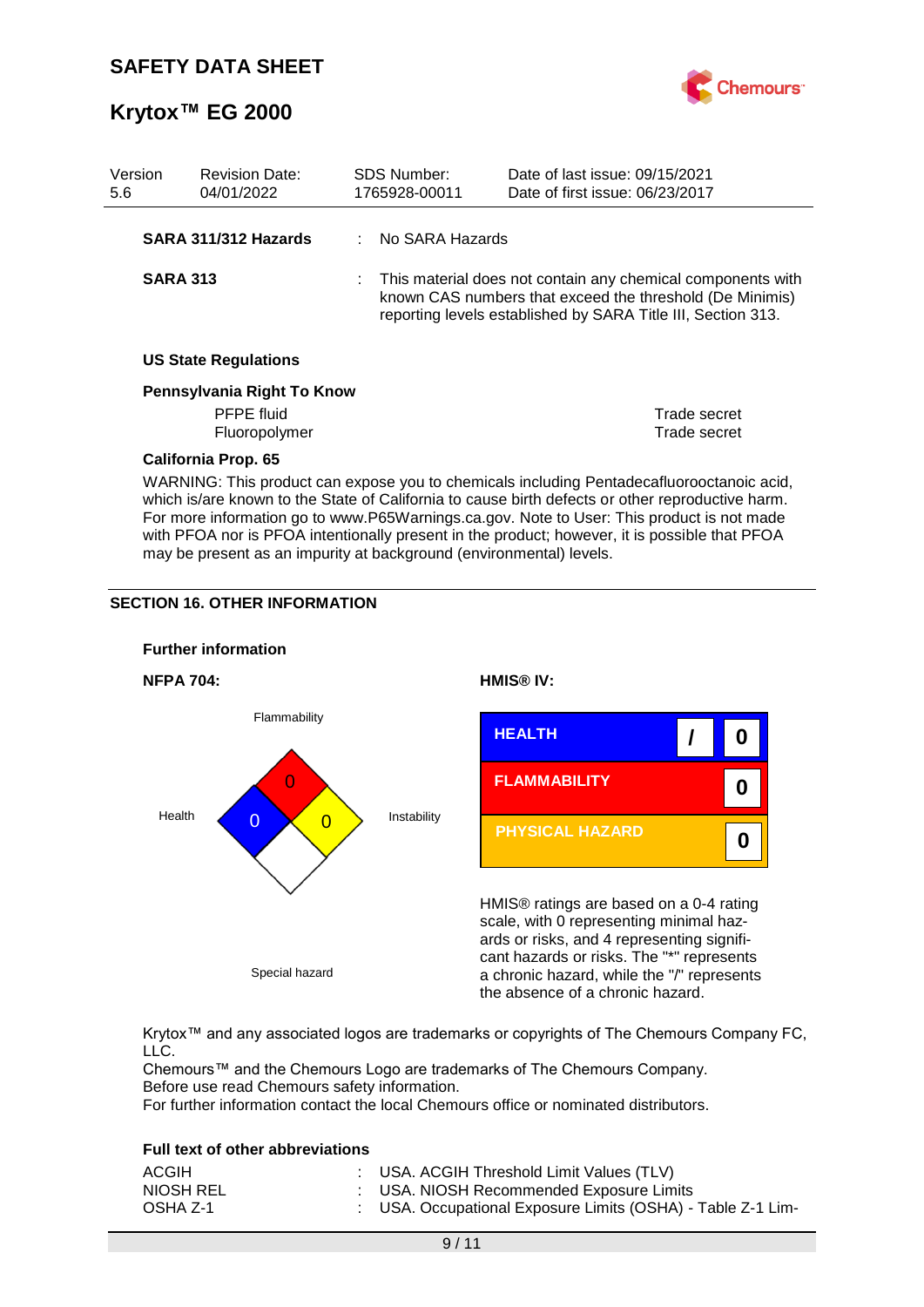

| Version<br>5.6 | <b>Revision Date:</b><br>04/01/2022 | <b>SDS Number:</b><br>1765928-00011 | Date of last issue: 09/15/2021<br>Date of first issue: 06/23/2017                            |
|----------------|-------------------------------------|-------------------------------------|----------------------------------------------------------------------------------------------|
|                |                                     |                                     | its for Air Contaminants                                                                     |
| OSHA Z-2       |                                     |                                     | USA. Occupational Exposure Limits (OSHA) - Table Z-2                                         |
|                | ACGIH / TWA                         |                                     | 8-hour, time-weighted average                                                                |
|                | <b>ACGIH / STEL</b>                 |                                     | Short-term exposure limit                                                                    |
| ACGIH / C      |                                     | Ceiling limit                       |                                                                                              |
|                | NIOSH REL / TWA                     |                                     | Time-weighted average concentration for up to a 10-hour<br>workday during a 40-hour workweek |
|                | NIOSH REL / ST                      |                                     | : STEL - 15-minute TWA exposure that should not be exceeded<br>at any time during a workday  |
|                | NIOSH REL / C                       |                                     | Ceiling value not be exceeded at any time.                                                   |
|                | OSHA Z-1 / TWA                      |                                     | 8-hour time weighted average                                                                 |
|                | OSHA Z-2 / TWA                      |                                     | 8-hour time weighted average                                                                 |

AIIC - Australian Inventory of Industrial Chemicals; ASTM - American Society for the Testing of Materials; bw - Body weight; CERCLA - Comprehensive Environmental Response, Compensation, and Liability Act; CMR - Carcinogen, Mutagen or Reproductive Toxicant; DIN - Standard of the German Institute for Standardisation; DOT - Department of Transportation; DSL - Domestic Substances List (Canada); ECx - Concentration associated with x% response; EHS - Extremely Hazardous Substance; ELx - Loading rate associated with x% response; EmS - Emergency Schedule; ENCS - Existing and New Chemical Substances (Japan); ErCx - Concentration associated with x% growth rate response; ERG - Emergency Response Guide; GHS - Globally Harmonized System; GLP - Good Laboratory Practice; HMIS - Hazardous Materials Identification System; IARC - International Agency for Research on Cancer; IATA - International Air Transport Association; IBC - International Code for the Construction and Equipment of Ships carrying Dangerous Chemicals in Bulk; IC50 - Half maximal inhibitory concentration; ICAO - International Civil Aviation Organization; IECSC - Inventory of Existing Chemical Substances in China; IMDG - International Maritime Dangerous Goods; IMO - International Maritime Organization; ISHL - Industrial Safety and Health Law (Japan); ISO - International Organisation for Standardization; KECI - Korea Existing Chemicals Inventory; LC50 - Lethal Concentration to 50 % of a test population; LD50 - Lethal Dose to 50% of a test population (Median Lethal Dose); MARPOL - International Convention for the Prevention of Pollution from Ships; MSHA - Mine Safety and Health Administration; n.o.s. - Not Otherwise Specified; NFPA - National Fire Protection Association; NO(A)EC - No Observed (Adverse) Effect Concentration; NO(A)EL - No Observed (Adverse) Effect Level; NOELR - No Observable Effect Loading Rate; NTP - National Toxicology Program; NZIoC - New Zealand Inventory of Chemicals; OECD - Organization for Economic Co-operation and Development; OPPTS - Office of Chemical Safety and Pollution Prevention; PBT - Persistent, Bioaccumulative and Toxic substance; PICCS - Philippines Inventory of Chemicals and Chemical Substances; (Q)SAR - (Quantitative) Structure Activity Relationship; RCRA - Resource Conservation and Recovery Act; REACH - Regulation (EC) No 1907/2006 of the European Parliament and of the Council concerning the Registration, Evaluation, Authorisation and Restriction of Chemicals; RQ - Reportable Quantity; SADT - Self-Accelerating Decomposition Temperature; SARA - Superfund Amendments and Reauthorization Act; SDS - Safety Data Sheet; TCSI - Taiwan Chemical Substance Inventory; TECI - Thailand Existing Chemicals Inventory; TSCA - Toxic Substances Control Act (United States); UN - United Nations; UNRTDG - United Nations Recommendations on the Transport of Dangerous Goods; vPvB - Very Persistent and Very Bioaccumulative

| Sources of key data used to<br>compile the Material Safety<br>Data Sheet |  | Internal technical data, data from raw material SDSs, OECD<br>eChem Portal search results and European Chemicals Agen-<br>cy, http://echa.europa.eu/ |
|--------------------------------------------------------------------------|--|------------------------------------------------------------------------------------------------------------------------------------------------------|
|--------------------------------------------------------------------------|--|------------------------------------------------------------------------------------------------------------------------------------------------------|

Revision Date : 04/01/2022